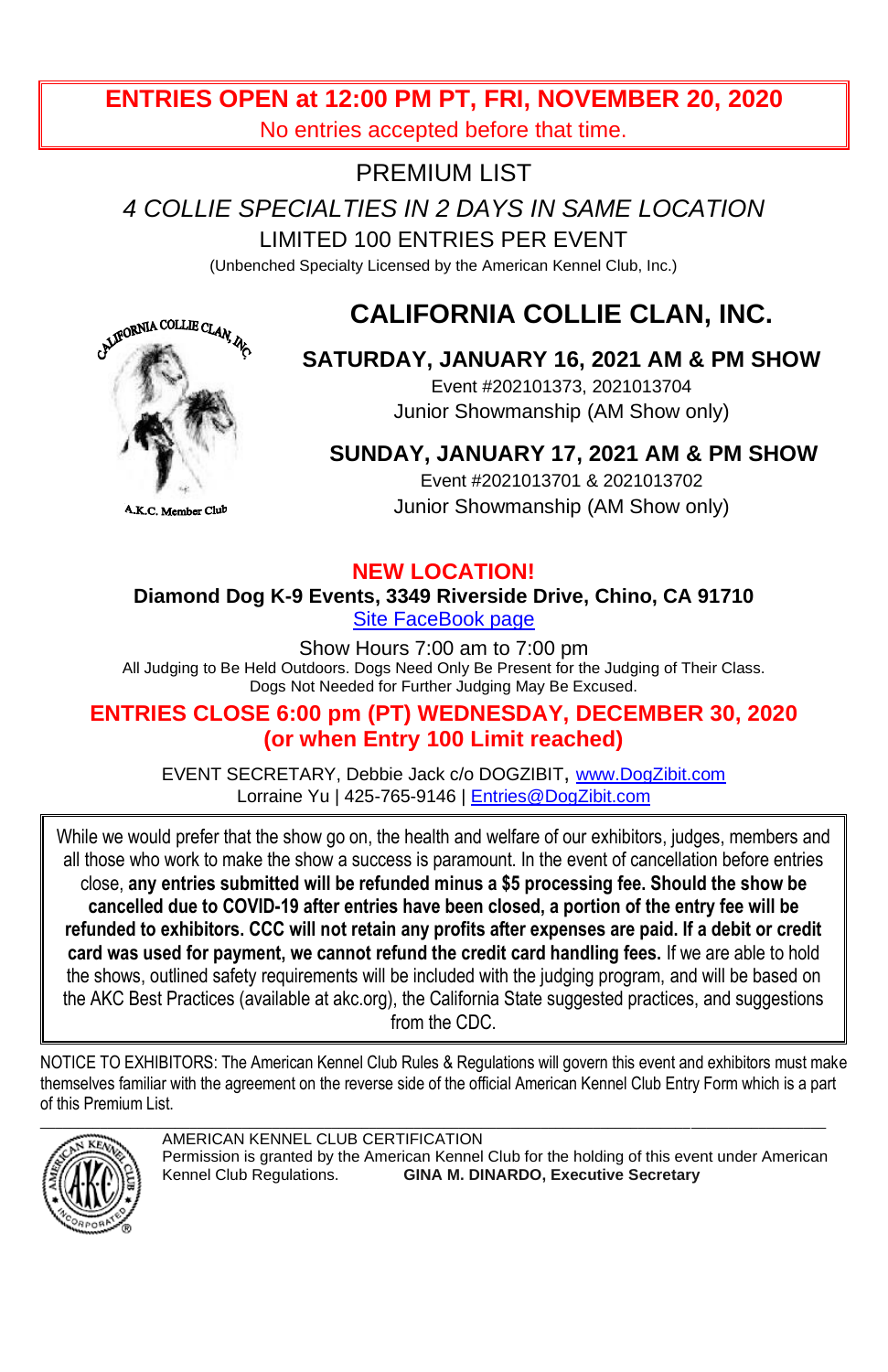# **Health & Safety Guidelines Also posted on [DogZibit website/CCC](https://dogzibit.com/project/2021-ccc/) show page** As the situation is continually changing, check back often. All attendees are responsible to know and follow the rules listed**. COVID-19 WAIVER must be completed by all attendees.**



# **Do Not Proceed If:**

- You have signs and symptoms of a fever or high temperatures (100.4°F/38°C or higher).
- You have signs and symptoms of coughing, shortness of breath, or respiratory problems.
- You have had contact or exposure with any potential source of the virus.
- Within 14 days of beginning of trial, if you have been exposed to a positive tested person, please stay home.

# **FOLLOW THESE 5 SAFETY STEPS** to keep us all healthy

### Social Distancing Wear a Mask Wash Hands



Do Not Touch Eyes, Nose & Mouth







Clean and Disinfect Frequently Touched Objects and Surfaces



# **Club Protocols:**

It is important here at the California Collie Clan Specialties to ensure precautions are maintained for everyone's health and safety. Below are the new guidelines and practices moving forward until further notice in response to COVID-19. These trials will not be operating as "business as usual" and requires the following changes.

*We will be adhering to CDC and AKC guidelines. It is imperative that all attendees strive to be as safe as possible.*

**General Practices:** Clubs, officials, and participants are required to follow guidelines that apply to the area/site where the event is held. Exhibitor should follow the above safety steps as frequently as possible. Avoid physical contact (i.e. shaking hands, hugging), touching dogs that are not your responsibility, and sharing common use items (i.e. pens, pencils). Although the club has worked diligently to provide some sanitizing supplies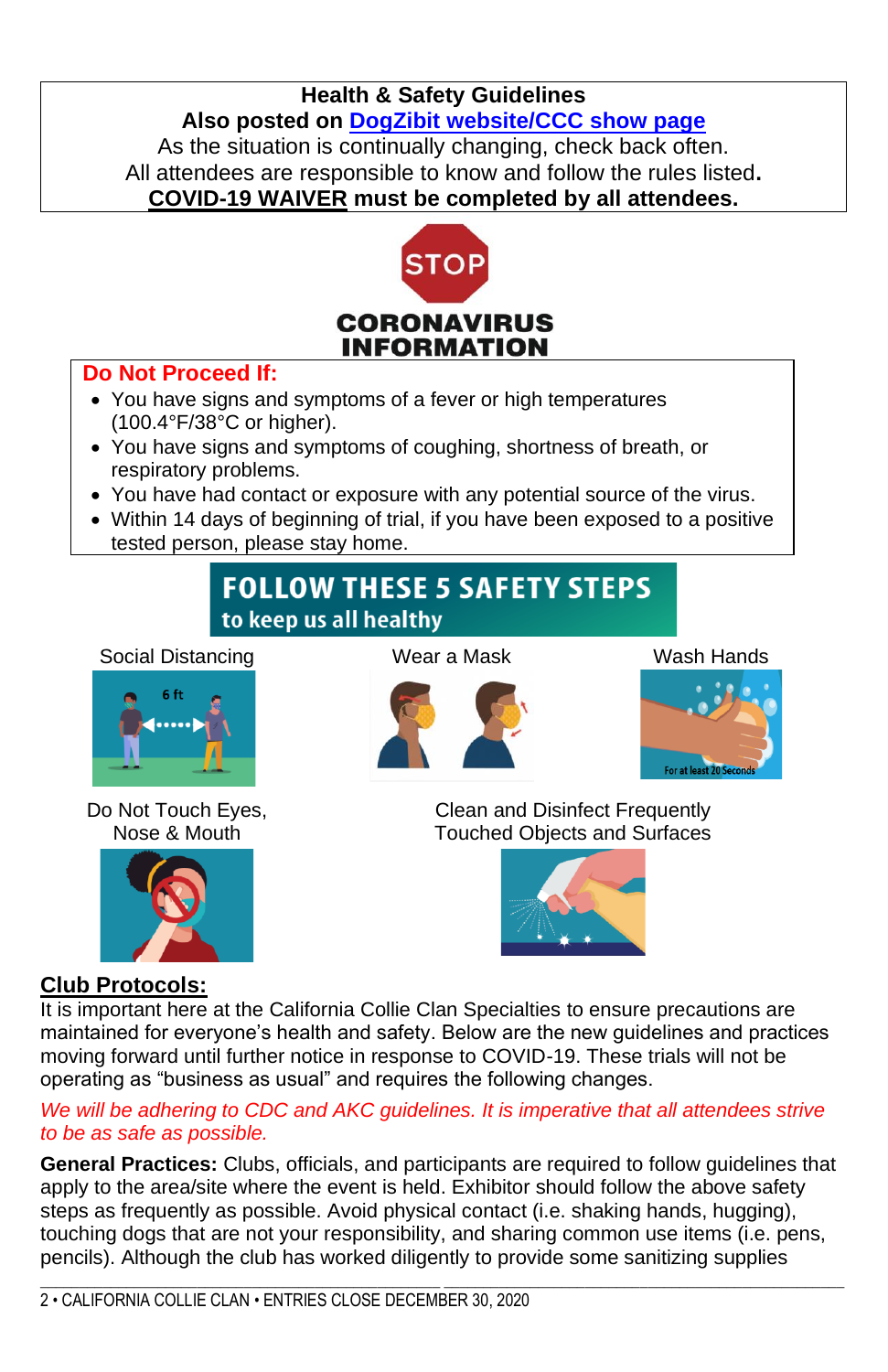around showgrounds, please also be self-sufficiently prepared with personal hand sanitizer, personal face masks, and memorize armband number before going to ringside. Do not congregate at the ring or either ring gates.

**Face Masks:** Per State of California health orders, everyone is required to appropriately wear face coverings anytime outside of one's home. Face masks must be properly worn, **covering the nose and mouth completely**, or you cannot participate in the show.

*Exception:* Exhibitors may remove their mask while under their own tent. The mask must be put on correctly, covering the nose completely and mouth completely when exhibitor is outside of personal tent area.

**Crating/Shade:** There is no shade at the show site except the club tents inside the ring. The ring is on grass, but the grooming area is around the outside of the ring on dirt. Please bring your own shade and ground cover.

**Check-In:** Maintain at least a 6 ft distance from stewards, secretary, and/or possible line of people.

**Grooming Restrictions:** Please set up only in designated areas and maintain 6 feet distance from others. Forced air dryers, fans, and generators are not allowed.

**Prizes:** At the conclusion of each class, judge will identify placements,

- a. Maintain social distance.
- b. Steward will sanitize hands before sorting ribbons and place on table.
- c. Exhibitor will pick up ribbon when exiting the ring.

**Spectators:** Please help to minimize the number of people on showgrounds. Spectators (i.e. significant others, spouses, non-participating individuals) are not recommended.

**Judges and Stewards:** Social distance shall be maintained as much as possible in and around the ring amongst each other. Hand sanitizing options and gloves will be provided ringside for easy access and those who wish to add additional layer of protection.

**Lunch for judges, stewards, and committee members:** Prepackaged lunch should be available along with as needed supply of bottled water.

### *Any person who fails or refuses to follow these established guidelines during the event or anywhere on showgrounds will be investigated by trial committee for misconduct prejudicial of the sport.*

**An inherent risk of exposure to COVID-19 exists in any public place where people are present. COVID-19 is an extremely contagious disease that can lead to severe illness and death. By attending these events, you voluntarily assume all risks related to exposure to COVID-19.**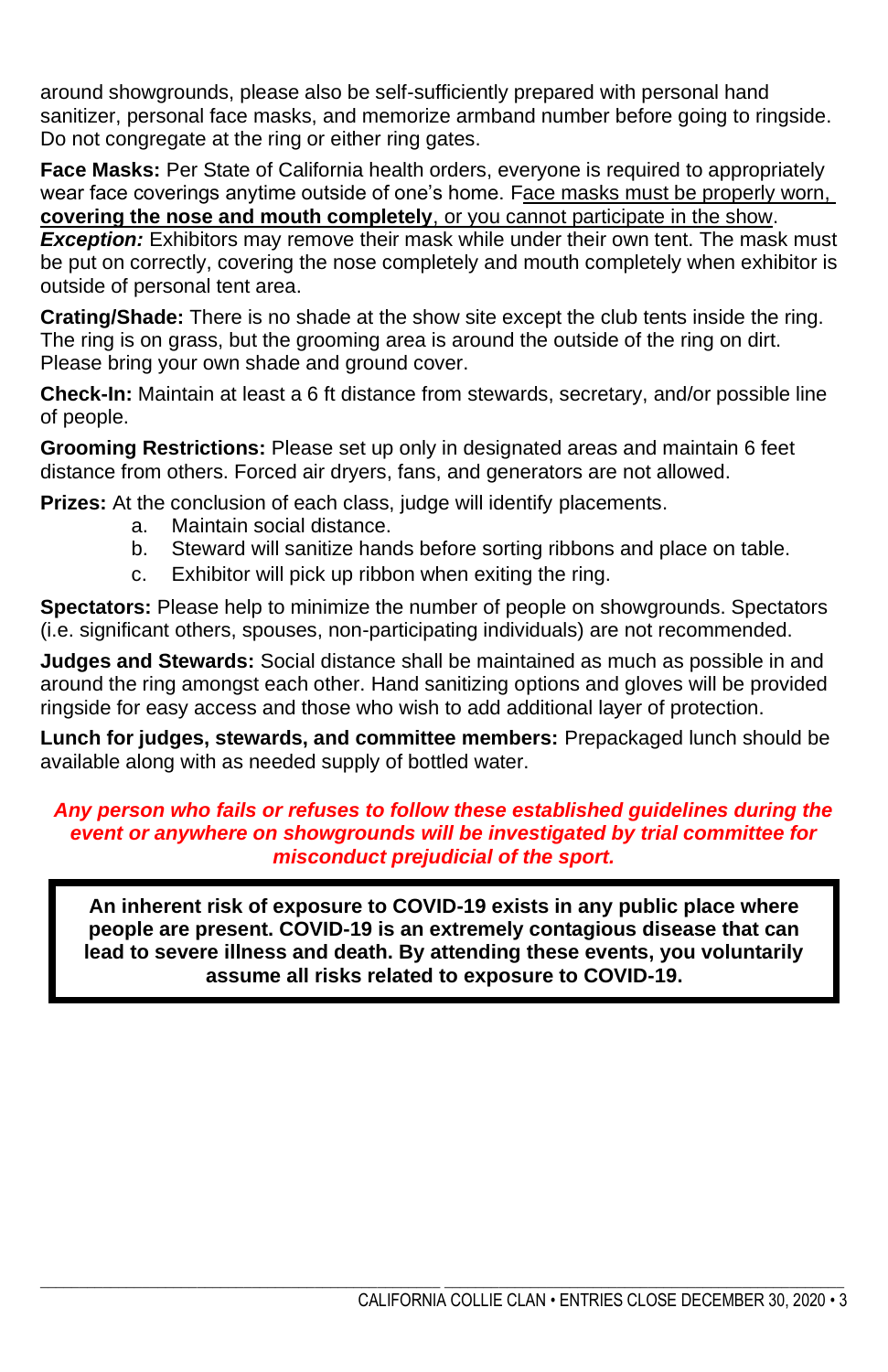## **PRINT, FILL OUT AND BRING FORM(S) WITH YOU TO THE EVENT. NO ENTRY ON GROUNDS WITHOUT COMPLETED SUBMISSION OF FORM. NO FORM, NO ADMITTANCE. -NO EXCEPTIONS-**

## **NOTICE TO EXHIBITORS**

- 1. Masks are required to be worn at all times while not at your individual setup. Mask will be worn correctly, in the ring, at all times, to protect the judge's and the exhibitors.
- 2.Setups will be 6-feet away from each other.
- 3. Temperature checks will be completed prior to grounds admittance.
- 4. Completed COVID-19 Waiver forms are required prior to grounds admittance.
- 5. No generators, blowers or fans at any time are allowed on grounds or in the parking area.
- 6. No ringside seating (you must sit 6 feet back from ring and practice social distancing).
- 7. No unentered dogs will be allowed on grounds.

# **COVID-19 WAIVER**

### **CALIFORNIA COLLIE CLAN, INC. – JANUARY 16 & 17, 2021 NOTICE: ALL ATTENDEES MUST SIGN THIS FORM INCLUDING JUDGES.**

#### **THIS IS FOR JUDGES, RING STEWARDS, EXHIBITORS, OWNERS, HANDLERS, BREEDERS, ASSISTANTS, FAMILY MEMBERS, FRIENDS, ETC. IF YOU ARE ON GROUNDS, THIS FORM MUST BE ON FILE. THIS INCLUDES MINOR CHILDREN UNDER 18 YEARS OF AGE. PLEASE LIMIT THE NUMBER OF PEOPLE ATTENDING WITH YOU.**

I fully attest to the best of my knowledge that I am negative for COVID-19 during the attendance of these events, and have NOT been in contact with or exposed to a known positive tested person within the past 14 days. I agree to attend the California Collie Clan, Inc. events entirely at my own risk and take full responsibility for my own health and safety during these events.

The American Kennel Club, the hosting California Collie Clan, Inc., Kathleen M. Smith, Owners of Diamond Dog K-9 Events and their employees, Landowner Facility, Chino Basin Water Conservation District, any related officials, participants, workers, and/or volunteers are in no way liable for potential COVID-19 exposures incurred at any time by any person, in attendance or not in attendance, during or after these events. I hereby waive all rights to file a lawsuit against the above if I am exposed or should become positively tested for COVID-19.

By signing this waiver, I am agreeing to the content of this waiver and adhering to current CDC and AKC guidelines. Any person who fails or refuses to follow these established guidelines during the event or anywhere on showgrounds will be asked to leave.

| Signature: | Print name:   | Date: |
|------------|---------------|-------|
|            | Phone Number: |       |

| For minors under 18 (one waiver per minor): |                     |       |  |
|---------------------------------------------|---------------------|-------|--|
| Name of Minor:                              | Guardian Signature: | Date: |  |
|                                             |                     |       |  |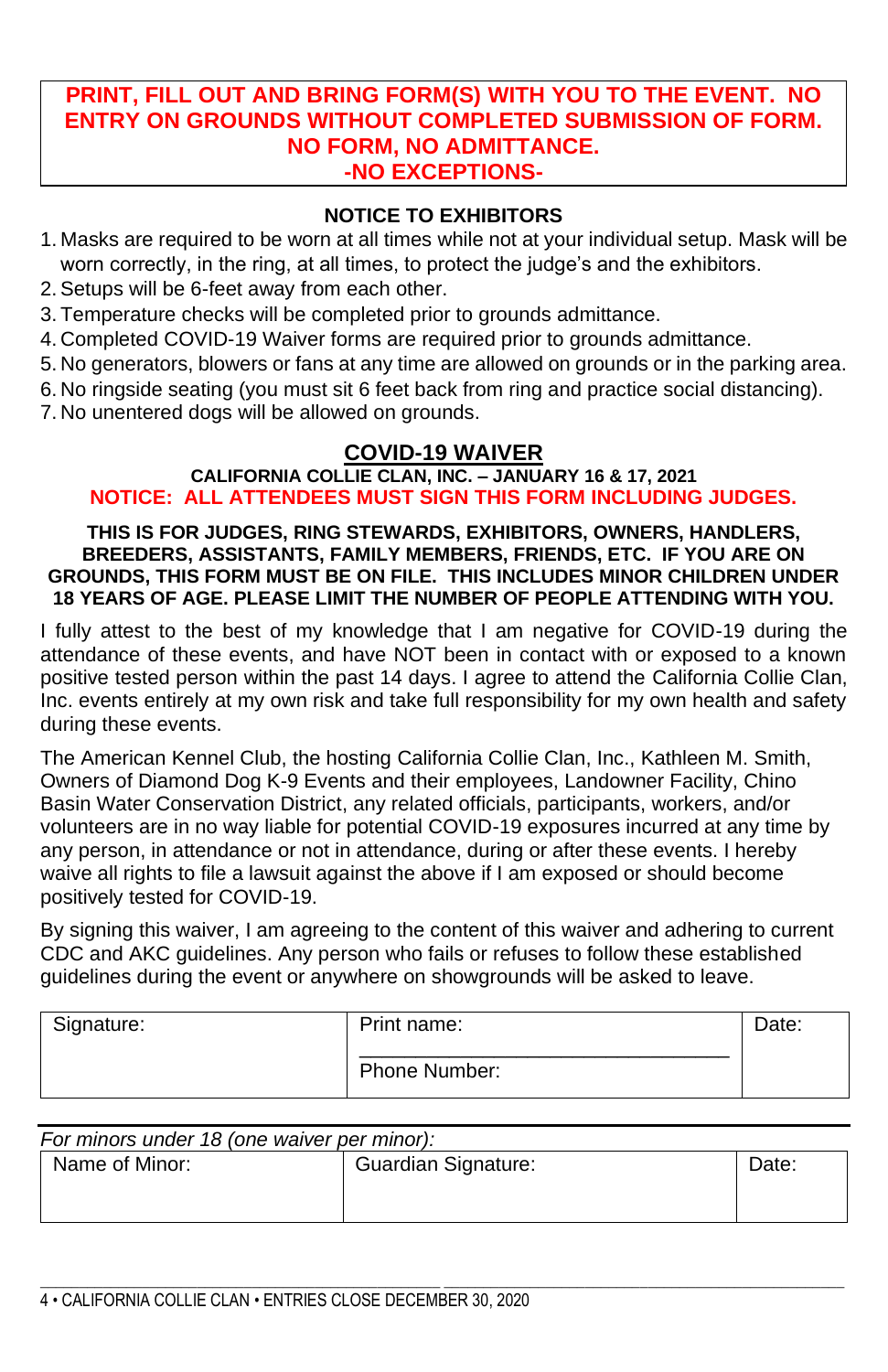# CALIFORNIA COLLIE CLAN, INC.

# **OFFICERS**

| 4780 Howard St, Montclair, CA 91673 |
|-------------------------------------|

### **The Officers of this Club will also serve as the Event Bench Committee.**

#### SHOW COMMITTEE

| 4780 Howard St, Montclair, CA 91673, 951-532-9865 |  |
|---------------------------------------------------|--|

# **JUDGES SATURDAY, JANUARY 16, 2021**

### **AM SHOW**

JOYCE VAN KIRK..................................4721 W MOUNTAIN VIEW RD, GLENDALE, AZ 85302-2525 *All Regular & Non-Regular Classes in Both Varieties, Junior Showmanship*

### **PM SHOW**

MARY H WELLS .........................................12120 COLUMBET AVE, SAN MARTIN, CA 95046-9721 *All Regular & Non-Regular Classes in Both Varieties*

### **SUNDAY, JANUARY 17, 2021**

### **AM SHOW**

JANET L FINK................................................. 1227 MIRA MONTE DR, REDLANDS, CA 92372-6500 *All Regular & Non-Regular Classes in Both Varieties, Junior Showmanship*

#### **PM SHOW**

LORALEE RUNNELS.......................................11047 MILKY WAY DR, MIRA LOMA, CA 91752-6355 *All Regular & Non-Regular Classes in Both Varieties*

# **CCC TROPHIES – AM EVENTS ONLY**

\_\_\_\_\_\_\_\_\_\_\_\_\_\_\_\_\_\_\_\_\_\_\_\_\_\_\_\_\_\_\_\_\_\_\_\_\_\_\_\_\_\_\_\_\_\_\_\_\_\_\_ \_\_\_\_\_\_\_\_\_\_\_\_\_\_\_\_\_\_\_\_\_\_\_\_\_\_\_\_\_\_\_\_\_\_\_\_\_\_\_\_\_\_\_\_\_\_\_\_\_\_\_

CCC offers the Collie Club of America, Inc. Pewter Loving Cup for Best of Breed to be presented by one of the Southern California District Directors.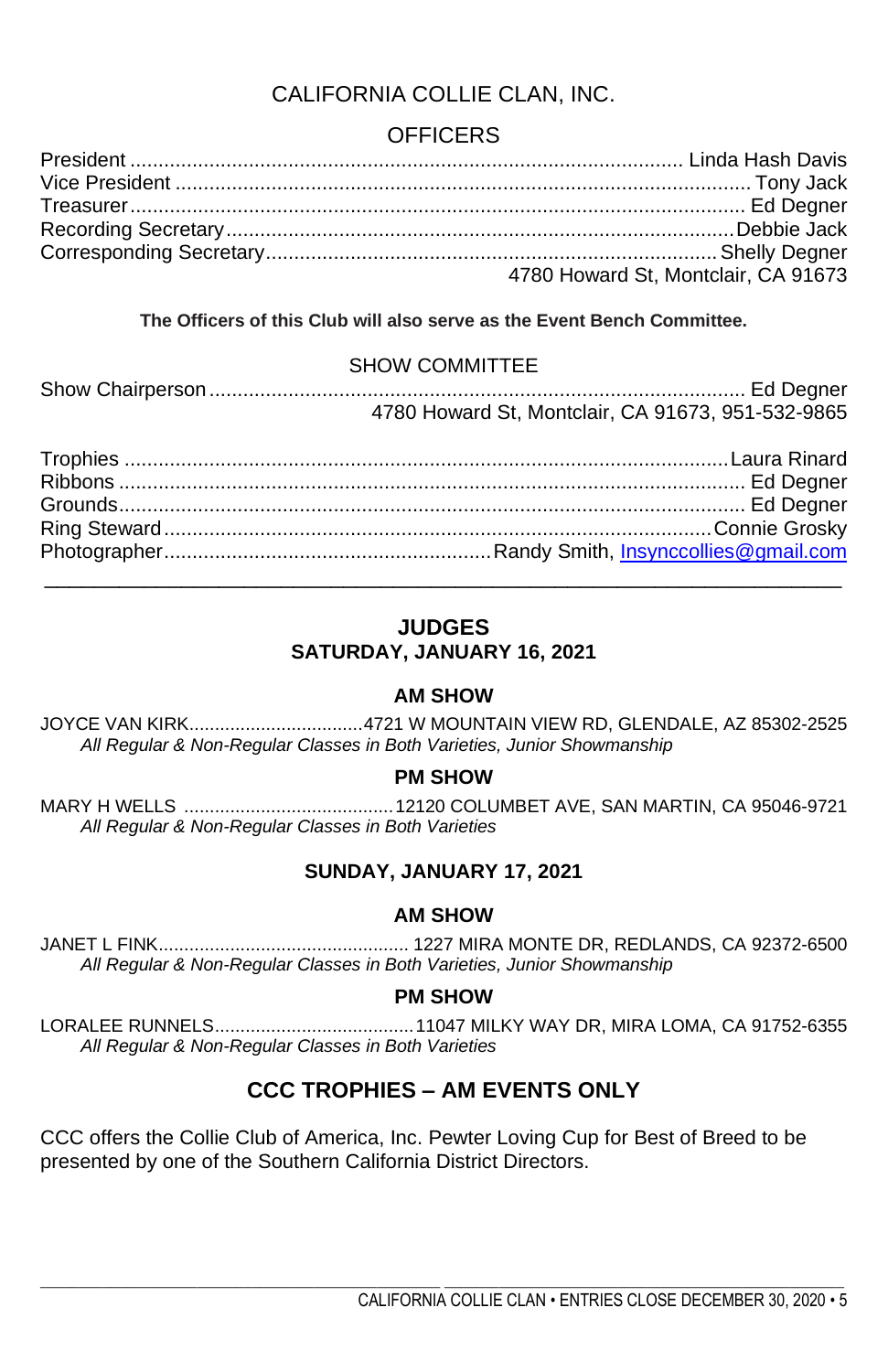SUBMIT ENTRIES ONLINE a[t www.DogZibit.com](http://www.dogzibit.com/) OR MAIL ENTRIES. Payment options: Checks made payable to DOGZIBIT (yes! Even if you enter online) or PayPal (fees apply, PayPal account not needed).



DOGZIBIT, EVENT SECRETARY P. O. Box 2044, Woodinville, WA 98072-2044 Lorraine Yu | 425-765-9146 | Entries@DogZibit.com

**NOTE: FedEx and UPS Deliveries NOT accepted at the above P.O Box address**

PLEASE DO NOT SEND ENTRIES WITH A SIGNATURE REQUIRED, NEITHER THE EVENT SECRETARY NOR THE HOSTING CLUB IS RESPONSIBLE FOR RETURNED MAIL REQUIRING A SIGNATURE.

#### **ALL ENTRIES MUST BE IN POSSESSION OF THE EVENT SECRETARY NO LATER THAN 6:00PM (PT) WEDNESDAY, DECEMBER 30, 2020, or WHEN ENTRY LIMIT REACHED.**

After which time no entries can be accepted, canceled, changed, substituted, corrected, completed or signed and no entry fees refunded. Any change or cancellation must be made in writing and received prior to closing, except as provided in Chapter 11, Section 6 of the American Kennel Club Dog Show Rules and Regulations.

When entering online, you will receive email acknowledgement of entries immediately. Once payment is received and entry is confirmed, you will receive an ENTRY CONFORMATION email typically by end of closing day. Mail-in entry acknowledgment will be made as soon as possible or after entries have closed. Should such acknowledgments not be received by the exhibitor within a reasonable time, check your junk email box and/or emai[l Entries@DogZibit.com](mailto:Entries@DogZibit.com) or call 425-765-9146. Judging Programs emailed at least a week prior to show.

### **ENTRY FEES – ALL 4 SHOWS**

**NOTE**: When a dog is entered in more than one class, the highest price class is considered the first entry (An AKC Recording Fee of 50¢ and an AKC Event Service Fee of \$3.00 per entry is included)

#### CATALOG ADVERTISING *DEADLINE DECEMBER 30, 2020*

Catalog ads are great for advertising your "Special" dog, sending good wishes to everyone at the Specialty, honoring or remembering dogs, and for supporting the Specialty! Rates as follows:

Advertising copy must be furnished by the advertiser. No artwork will be attempted, and host clubs reserve the right to edit ads if necessary. PAYMENT IS DUE WITH ORDER. Upload or email ad copy and photos to [Entries@](mailto:Entries)DogZibit.com before **DECEMBER 30, 2020.**

#### **PAY ONLINE (<http://www.dogzibit.com/shop>)**

**or MAKE CHECK PAYABLE TO DOGZIBIT and send to:**

DogZibit, P. O. Box 2044, Woodinville, WA 98072-2044

\_\_\_\_\_\_\_\_\_\_\_\_\_\_\_\_\_\_\_\_\_\_\_\_\_\_\_\_\_\_\_\_\_\_\_\_\_\_\_\_\_\_\_\_\_\_\_\_\_\_\_ \_\_\_\_\_\_\_\_\_\_\_\_\_\_\_\_\_\_\_\_\_\_\_\_\_\_\_\_\_\_\_\_\_\_\_\_\_\_\_\_\_\_\_\_\_\_\_\_\_\_\_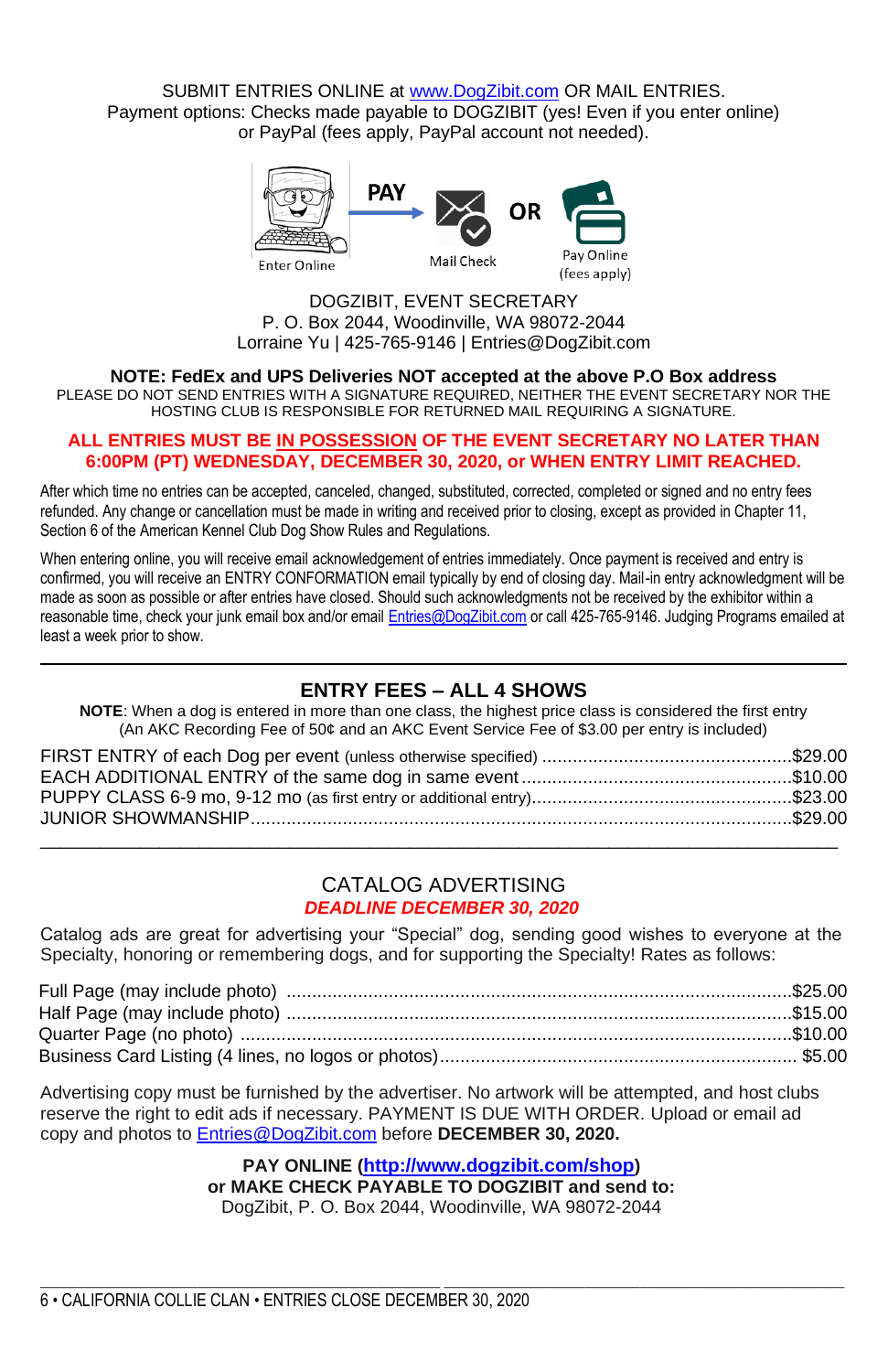### **CLASSIFICATIONS – BOTH VARIETIES – ALL 4 SHOWS**

REGULAR CLASSES

PUPPY DOG, 6 mos and under 9 mos. PUPPY BITCH, 6 mos and under 9 mos. DOG, 12 mos and under 18 mos. AMATEUR OWNER HANDLED DOG AMATEUR OWNER HANDLED BITCH BRED-BY EXHIBITOR DOG\* BRED-BY EXHIBITOR BITCH\* AMERICAN BRED DOG AMERICAN BRED BITCH OPEN DOG\*\*

PUPPY DOG, 9 mos and under 12 mos. PUPPY BITCH, 9 mos and under 12 mos. WINNERS DOG WINNERS BITCH BITCH, 12 mos and under 18 mos. OPEN BITCH\*\*

#### **\*\*OPEN CLASSES Divided by Color - ROUGH VARIETY ONLY – Blue Merle; Sable & White; Tri-Color, White**

#### NON-REGULAR CLASSES INVOLVING SINGLE DOG ENTRIES

VETERAN DOG, 7 years & older VETERAN BITCH, 7 years & older

A neutered male may enter the Veteran Dog Class & a spayed bitch may enter the Veteran Bitch Class. 1<sup>st</sup> place Veteran Dog & 1st place Veteran Bitch compete for Best of Breed.

#### BEST OF VARIETY/BREED COMPETITION

**Best of Variety/Best of Breed Competition** - The following categories of dogs may be entered and shown in Best of Variety or Best of Breed Competition: Dogs that are Champions of Record; dogs which according to their owner's records have completed the requirements for a championship but whose championships are unconfirmed. The showing of dogs whose championships are unconfirmed is limited to a period of 90 days from the day of the show where a dog completed the requirements for a championship according to the owner's records.

#### GRAND CHAMPION SELECT

When quality warrants, after BOV and BOS are awarded, a Select Dog (SD) and Select Bitch (SB) maybe chosen from the remaining Champions (Non-Regular Class winners that are Champions and Qualify for BOB are eligible; WD or WB are not eligible).

# **\_\_\_\_\_\_\_\_\_\_\_\_\_\_\_\_\_\_\_\_\_\_\_\_\_\_\_\_\_\_\_\_\_\_\_\_\_\_\_\_\_\_\_ RIBBON PRIZES – ALL EVENTS**

#### REGULAR CLASSES

| Best of Variety (each Variety)  Purple & Gold Rosette        |  |
|--------------------------------------------------------------|--|
| Best Opposite to Best of Variety (each Variety)  Red & White |  |
| Rosette                                                      |  |
| Select Dog & Bitch Lt. Blue & White Rosette                  |  |
|                                                              |  |
| Best Opposite Sex to Best of Breed  Red & White Rosette      |  |

#### NON-REGULAR CLASSES

#### JUNIOR SHOWMANSHIP

| Best Junior Handler Pink & Green Rosette    |  |
|---------------------------------------------|--|
| Reserve Junior Handler  Pink & Gray Rosette |  |
| <b>NOHS</b>                                 |  |
|                                             |  |

Prizes will be awarded in the judging rings to the person exhibiting the dog, who will be considered to be the owner or agent of the owner. All claims for trophies and other prizes must be made in the judging ring before the completion of the judging of the breed, and the Event Secretary advised at once in the event of any discrepancy. No award will be mailed. If a trophy listed is unavailable, a trophy of equal or greater value will be awarded.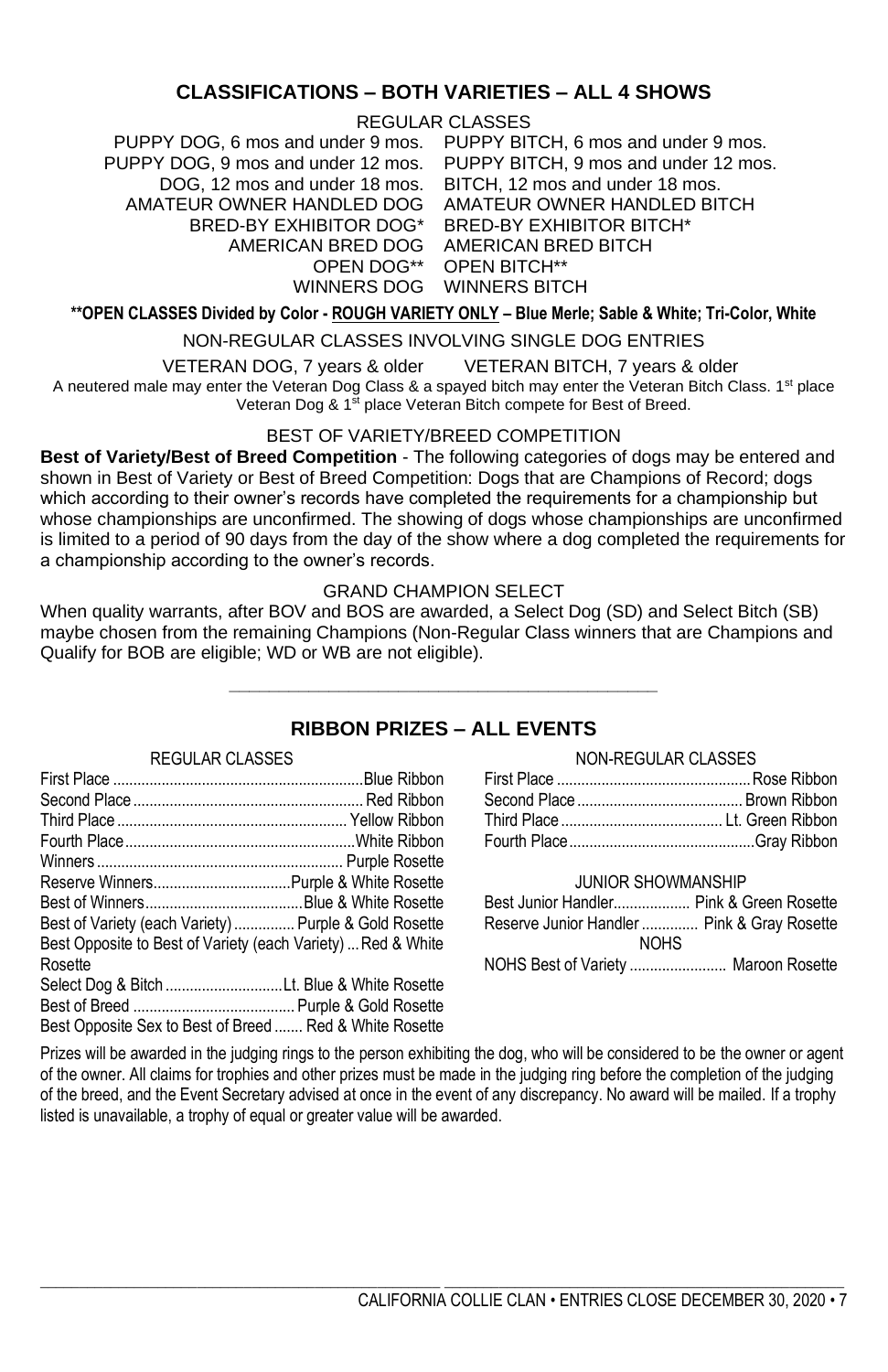### **JUNIOR SHOWMANSHIP – AM SHOWS ONLY**

**NOVICE CLASS:** For boys and girls who are at least 9 years old and under 18 years old on the day of the show and who at the time entries close have not won three (3) first place awards, with competition present, in a Novice Class. A first place in Novice without competition leading to a Best Junior award with competition would count as one win towards moving to Open at a licensed or member show.

**OPEN CLASS:** For boys and girls who are at least 9 years old and under 18 years old on the day of the show, and who have won three first place awards in a Novice Class or if a win in Novice leads to a Best Junior with competition present it will count as one win towards moving to Open in a licensed or member show. Juniors which according to their records have completed the requirements to compete in the Open class but whose status is unconfirmed by the American Kennel Club are limited to competing in the Open Class for a period of 90 days from the date of the show where the Junior completed the requirements according to their records.

**MASTER CLASS**: This class will be for boys and girls who are at least 9 years old and under 18 years on the day of the show, and who have 10 Best Junior wins with competition. The calendar for this class will be consistent with the eligibility dates for the AKC National Championship. All Juniors meeting the criteria for this class are required to enter the Master Class and may change their entry the day of the show if entries have already closed. Once the eligibility time frame for that year has passed all participants return to the Open Class to compete for the following year.

#### *NOVICE AND OPEN CLASS DIVIDED:*

- **Junior**-9 years old and under 12 years old on the day of the show
- **Intermediate**-12 years old and under 15 years old on the day of the show
- **Senior**-15 years old and under 18 years old on the day of the show.

BEST JUNIOR HANDLER: Winners from each class will compete for Best Junior Handler.

NOTICE: Junior Handlers must include their AKC JUNIOR HANDLER NUMBER on each entry. You may obtain your junior identification number by calling the AKC, Judges Education Department, (919) 233-9767. BE SURE ALL INFORMATION for Junior Showmanship Classes is entered on front and back of entry form.

**NOTE: SUBSTITUTION OF DOG IN JUNIOR SHOWMANSHIP AT THE SHOW(S): There will be an Administration Fee of \$5.00 charged for any substitution of dog in Junior Showmanship at each show. In addition, if the dog originally entered in Jr. Showmanship was an additional entry, and the dog being substituted is not otherwise entered in the show, the Junior Showmanship Only fee applies.**

### **AKC NATIONAL OWNER-HANDLED SERIES**

#### *(Remember to check the box at the bottom of the entry form)*

The AKC National Owner-Handled Series is a non-titling competition for dogs that are exhibited by their owners that are not professional handlers. Exhibitors must declare their dog is Owner-Handled eligible at the time of entry using the check box on the entry form. Eligible dogs will be identified by an asterisk in the judge's book & the catalog. **Dogs must be handled throughout the breed level competition for the regular show by an eligible owner. Professional handlers, household members and current assistants\*\* to professional handlers may not exhibit the dog in this competition.**  Owner-Handled Best of Breed will be selected from the dogs that are eligible to compete in the Best of Breed competition including Winners Dog, Winners Bitch and undefeated winners of the non-regular classes. This excludes all dogs defeated during class and winners competition for the regular show.

- If the Best of Breed/Variety winner is Owner-Handled competition eligible, it will automatically be Owner-Handled Best of Breed/Variety.
- If the Best of Breed/Variety winner is not eligible for Owner-Handled competition and the Best of Opposite Sex to Best of Breed/Variety is eligible, the Best of Opposite Sex to Best of Breed/Variety will compete against the eligible exhibits of the other sex to determine Owner-Handled Best of Breed/Variety.
- If neither the Best of Breed/Variety nor the Best of Opposite Sex to Best of Breed/Variety are Owner-Handled competition eligible and Select Dog & Select Bitch are both eligible, the judge is to choose Best Owner-Handled exhibit from the Selects and eligible Winners Dog or Winners Bitch.
- If one of the Selects is eligible, excuse all Champions and non-regular class winners of the same sex and then choose Best Owner-Handled exhibit from the remaining dogs of the opposite sex including the eligible Winners.
- If Best of Breed/Variety, Best of Opposite Sex to Best of Breed/Variety, Select Dog & Select Bitch are not eligible, the judge may choose any eligible dog who competed in Best of Breed/Variety including Winners Dog or Winners Bitch as the Best of Breed/Variety for the AKC National Owner-Handled Series.
- If the Best of Winners is eligible, the other Winner is ineligible since it was defeated.
- No class dogs other than the Winners Dog & Winners Bitch are eligible to return to the ring.

Professional handlers are defined as any person who belongs or has belonged to a professional handlers' organization, distributed rate cards, or otherwise advertised or represented themselves as handling dogs for pay within the last five years. \*\*A current assistant is defined as anyone employed by a professional handler on a full-time basis, or, assisting a professional handler at the show or any show during the cluster/weekend.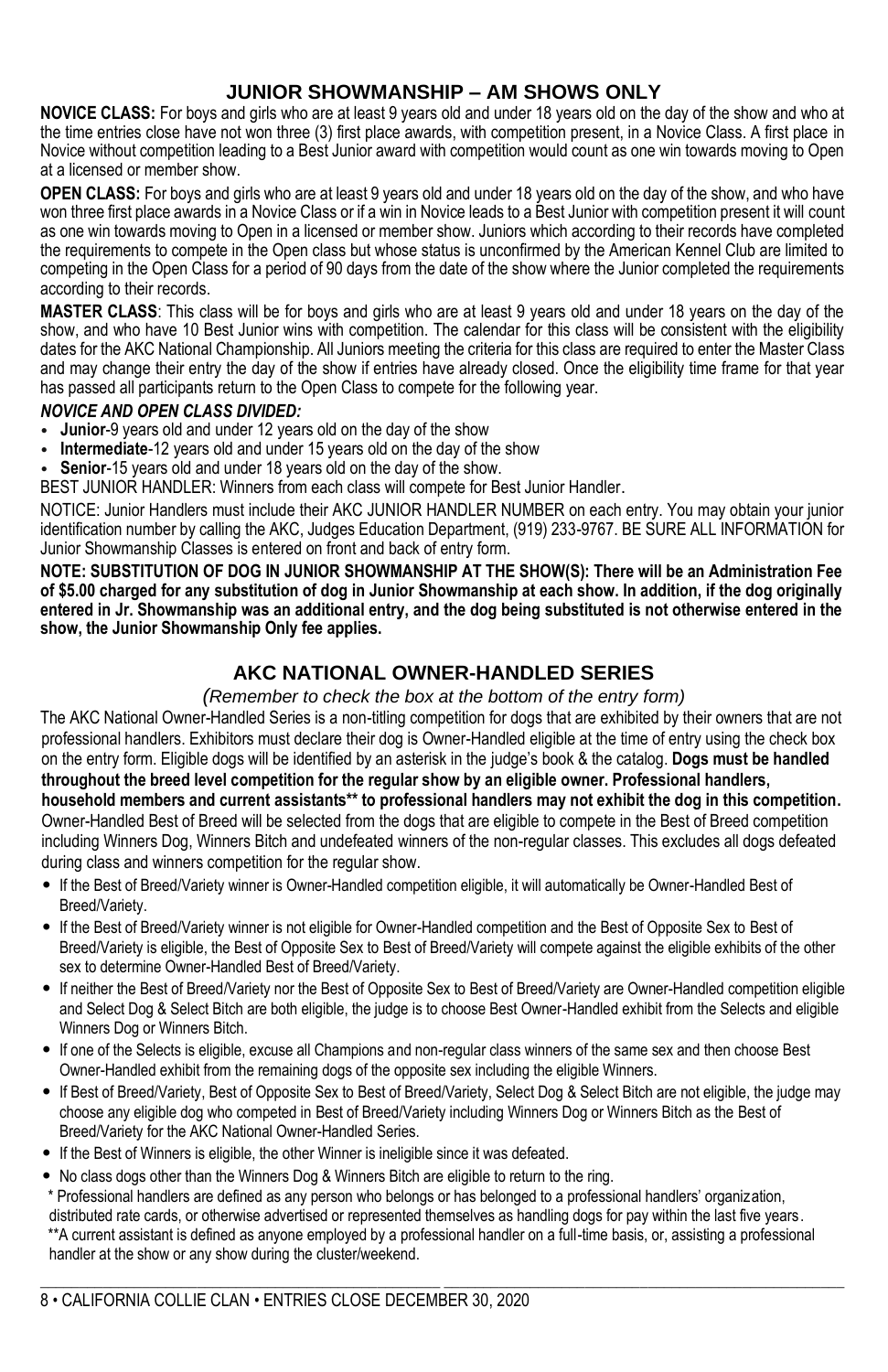# **~ IN SUPPORT OF YOUR HEALTH AND SAFETY ~**

Food and drinks will NOT be provided by the clubs. There are places nearby to go for lunch or please feel free to bring your own.

### **CATALOG PRE-ORDER (\$5) BY CLOSING DATE, DECEMBER 30, 2020**

Reserve & Pay Online **<http://www.dogzibit.com/shop>** or mail check (no fees)

**For health reasons, a community catalog will NOT be available for viewing at the ring steward's table. Catalogs may not be available for sale at the show. We request that you pre-order for health and safety reasons.**

### **GROOMING SPACE**

Spaces will be available on a first come, first serve basis. The spaces should be 6 feet distance from one another.

# **OVERNIGHT PARKING RESERVATIONS**

Overnight parking is available for \$10 per night for self-contained vehicles only. Dry camping only. Generators allowed until 11 pm. Make check payable to **Diamond Dogs** & send by closing (December 30, 2020) to Debbie Jack, 15455 Little Beaver St, Victorville, CA 92395. Questions? Contact Debbie at[: strteledoc@hotmail.com](mailto:strteledoc@hotmail.com) or 951-303-7961.

# **ACCOMMODATIONS**

[Double Tree By Hilton Pomona,](https://www.hilton.com/en/doubletree/) – No Dogs Allowed (6 miles and 11 minutes from show site) 3101 W Temple Ave, Pomona 91768 909-594-0600

La Quinta Inn [& Suites by Wyndham](https://www.wyndhamhotels.com/laquinta/pomona-california/la-quinta-pomona/overview?CID=LC:LQ::GGL:RIO:National:52817&iata=00093796) - Dogs Allowed (6 miles and 11 minutes from show site) 3200 W Temple Ave, Pomona 91768 909-598-0073

[Motel 6](https://www.motel6.com/en/motels.ca.chino.1017.html?lid=Local_Milestone_1017&travelAgentNumber=TA001305&corporatePlusNumber=CP792N5W&utm_source=google%20my%20business&utm_medium=listing&utm_campaign=visit%20website) – Dogs Allowed (2 miles and 5 minutes) 12266 Central Ave, Chino, CA 91710 [\(909\) 591-3877](tel:+19095913877)

# **DIAMOND DOG K9 EVENTS SITE -** [FaceBook page](https://m.facebook.com/Diamond-Dogs-K9-Events-1144719635545040/)

### **DIRECTIONS TO SHOW SITE:**

From CA-71 North, take Exit 11B for Peyton Dr, continue East on Riverside Dr. From CA-71 South, take Exit 12 to merge onto Riverside Dr. From CA-60 East or West, take exit 30, turn south onto Reservoir St, turn right onto

Riverside Dr.

As you make your left turn onto Riverside Drive, turn into the far-right driveway and drive all the way back, follow the signs to the parking area. The ring will be to your left.

All dogs present must be on a leash or confined to their crates, except when being judged or when in an exercise pen. Clean up is your responsibility. By signing the entry form for these shows and trials, you are agreeing that clean-up is your responsibility. Violators can be subject to a show committee hearing.

# **VETERINARIANS**

*8:00 Am to 2:00 PM Sat* Dr. Butchko 951-686-2242

5488 Mission Blvd, Riverside, CA 92509 3560 Grand Ave Suites J&K, Chino Hills, CA *Sat & Sun 12:00 PM to 12:00 AM* Chino Hills Urgent Care Pet Clinic 91709, 909-927-4525

**NOTE**: Exhibitors should follow their veterinarians' recommendation to assure their dogs are free of internal and external parasites, any communicable diseases, and have appropriate vaccinations.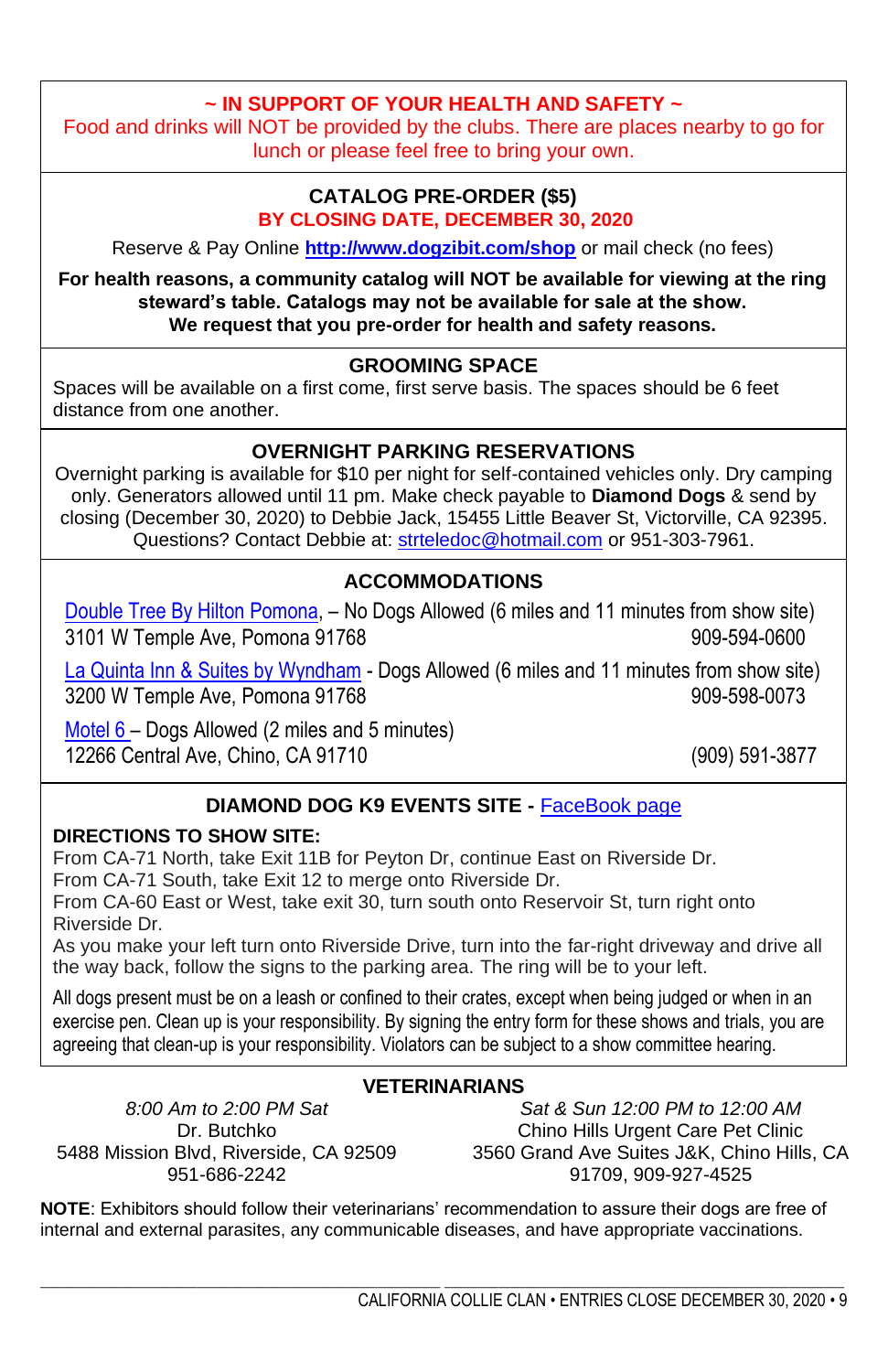# **GENERAL INFORMATION AND SHOW RULES**

- 1. Entries must reach the Show Secretary, DogZibit, P. O. Box 2044, Woodinville, WA 98072-2044 by the closing date & time specified in the Premium List. After which time no entries can be accepted, canceled, changed, substituted, corrected, completed or signed and no entry fees refunded. Any change or cancellation must be made in writing and received prior to closing, except as provided in Chapter 11, Section 6 of the American Kennel Club Dog Show Rules and Regulations. Fees must accompany entries; DogZibit assumes no responsibility for cash sent through the mail. The Club and/or DogZibit assumes no responsibility for wrong or incomplete information given on the entry blank by the owner or agent of the owner.
- 2. No Entry will be accepted which specifies any condition as to its acceptance. Telegraph, FAX and unsigned entries cannot be accepted. Entries not on Official AKC Entry Forms and photocopies of entry forms without Agreement and Rules on reverse side are **not acceptable**. Exhibitors are admonished to make themselves familiar with this agreement. Rule books may be obtained from the AKC, 5580 Centerview Dr., Raleigh, NC 27606.The Club and/or DogZibit assumes no responsibility for incorrect or incomplete information given on the entry blank by the owner or the owner's agent which includes entering a dog in a class which the dog is not eligible to compete. **Responsibility for completeness of entry rests solely with entrant.**
- 3. **Returned checks** do not constitute a valid entry fee. DogZibit will add a \$30.00 collection fee to the amount of each returned check. We will not re-process checks. The exhibitor will be contacted & required to send a money order for the original amount PLUS the \$30.00 NSF fee. Subsequent returned checks from same person may result in their being put on a CASH ONLY BASIS.
- 4. **Exhibitors' entry acknowledgements** will be made as soon as practicable by email to the address given on the entry blank. If not received by the end of the closing date, notify DogZibit. Judging programs will be sent at least a week prior to the show.
- 5. **No refunds of entry fees** when a dog is absent, disqualified, sick, lame, excused by the Judge or Veterinarian, or barred from competition by action of the Show Committee, or because it has been entered incorrectly. There is no refund for duplicate entries or overpayments. If because of riots, wars, strikes, civil disturbances, national emergencies, health emergencies, and the dictates of law enforcement or of the owner(s) of the grounds and/or facilities or other acts beyond the control of the management it is impossible to open or to complete the event, no refund of entry fee will be made. Extreme weather conditions, such as, but not limited to snow storms, hurricanes, lightning, extreme heat, heavy rains, or other circumstances including, but not limited to, the condition of the facilities or grounds and/or the ingress and egress from the grounds, must be considered for the health and safety of the dogs, exhibitors and spectators. The well-being of dogs, exhibitors and spectators is of paramount importance and, in the event, it is necessary to cancel or stop the event before completion, no refund of entry fee will be made. To find out about any AKC event cancellations call the AKC Event Cancellation Hotline (877) 252-3229.
- 6. **Refunds** for cancellations due to judge change or cancellations made prior to entries closing will be mailed by the Club to said Exhibitor or Agent AFTER THE SHOW. An administrative fee of \$5.00 will be withheld from all refunds for entries cancelled prior to the closing of entries.
- 7. The Club may **decline any entries** for cause and may refuse to receive or may remove any dog on account of disease, viciousness or other causes, & no one shall have any claim or recourse against the Kennel Club or any official thereof.
- 8. An AKC Recording Fee of \$.50 first entry only and an AKC Event Service Fee of \$3.00 per entry will be required for each dog entered at any Licensed or Member Club Show, Obedience Trial or Tracking Test. For Rally Trials the fee is \$3.50 for each first entry and \$3.00 for each additional entry. All Recording and Event Service Fees are paid to the American Kennel Club.
- 9. Dogs, which according to their owners' records have completed the requirements for a championship after the closing of entries for the show but whose championships are unconfirmed, may be transferred from one of the regular classes to the Best of Breed Competition, provided this transfer is made to the DogZibit at least one half hour prior to the start of the earliest Conformation judging at the Show.
- 10.Dogs need be present only for scheduled judging and will be released if not needed for further judging. Dogs must be ready for judging. Neither the Club nor DogZibit will be responsible or obligated to furnish any service for notifying exhibitors or their agents when the dog's presence is needed in a judging ring. Judges need not wait for any dog holding up a class. Owners or agents alone are responsible for the presence of their dogs in the judging rings.
- 11.Only dogs eligible for these shows will be admitted into the show area. There is no provision for unentered dogs. All dogs present must be held on leash or confined to their crates except when being judged or when in exercising ring.
- 12. The Club reserves the right to substitute a prize of equal or greater value.
- 13.The Club, DogZibit, their agents, employees, etc., will use due care and diligence for the welfare of dogs and exhibitors, but will **assume no responsibility for any loss, damage or injury** sustained by exhibitors, handlers, or to any of their dogs or property participating in these shows, and further assumes no responsibility for injury to children at these show. Please do not leave any dogs in closed vehicles. All persons attending this dog show hereby waive any claim for damages against the Club, its members or agents, in the event a motor vehicle must be entered to rescue a dog from overheating or suffocation due to improper ventilation.
- 14.**All rights to televise, videotape, advertise, photograph, promote** or otherwise exploit this event are vested in the Club, or in persons to whom assignments of such rights have been made in writing by the Club. All persons and animals on the show grounds at any time while the show is in progress, do by attending this show or participating therein, grant to the Club the right to photograph, televise, videotape, audiotape or otherwise use their likeness and voice in any manner without further release or consent. The Club is not responsible for the actions or products of the commercial vendors at the show.
- 15.Please note: Any hotel or motel listed in the premium list is subject to Event Committee Rules. We expect our exhibitors to be responsible guests. A report that an exhibitor at this show has abused hotel or motel property during this weekend may result in disciplinary action. Clubs reserve the right to decline future entries from the offending party in accordance with the provisions of the Rules Applying to Dog Shows.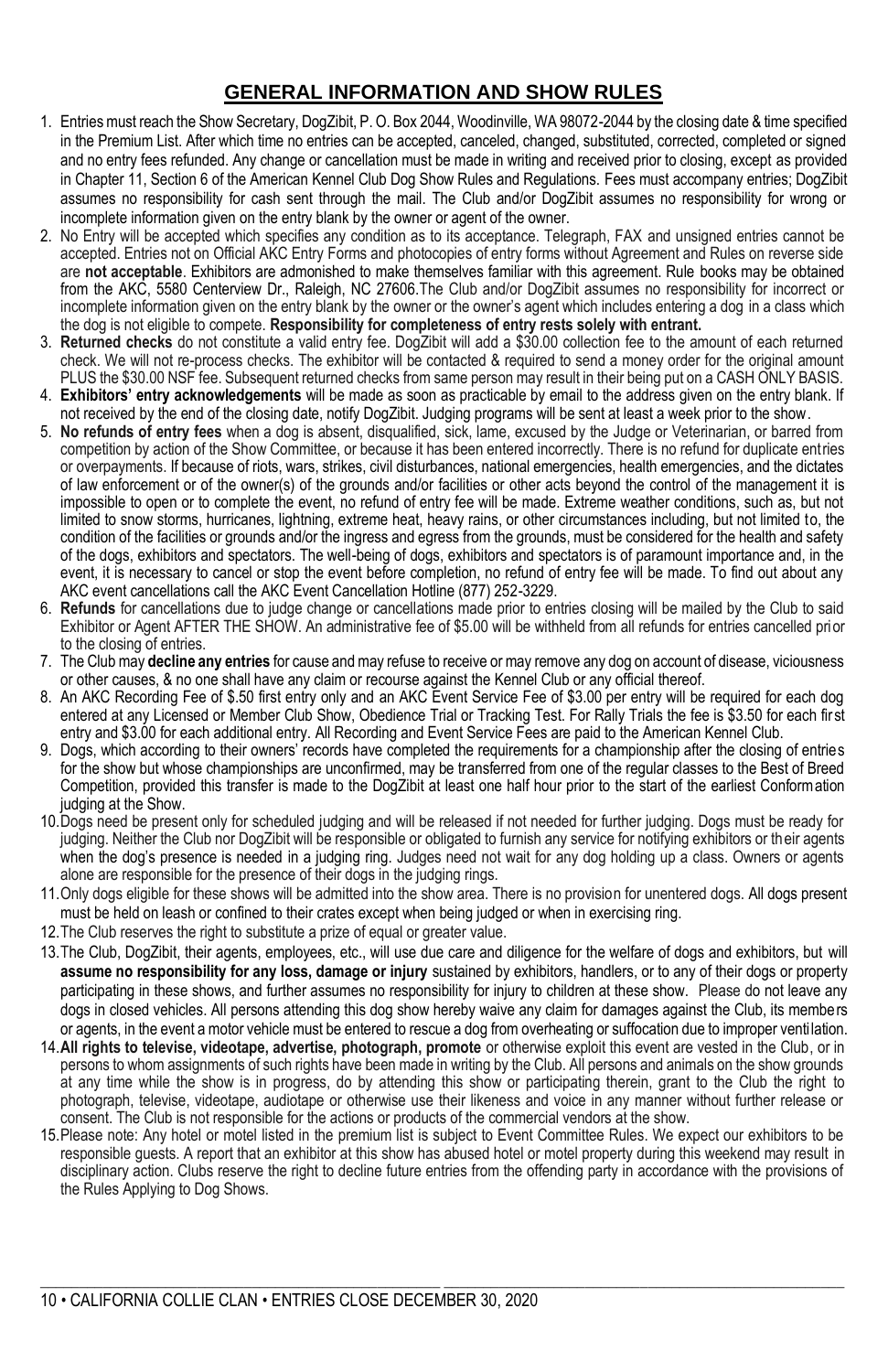

DAM

ACTUAL OWNER(S) [4] Please Print OWNER'S ADDRESS CITY, STATE, ZIP

NAME OF OWNER'S AGENT [IF ANY] AT SHOW

SIGNATURE of the owner or his agent duly authorized to make this entry

EMAIL ADDRESS (acknowledgment or entry receipt may be sent to this email address): ☐ YES ☐ NO

Owner-Handled Series Eligible?

\_\_\_\_\_\_\_\_\_\_\_\_\_\_\_\_\_\_\_\_\_\_\_\_\_\_\_\_\_\_\_\_\_\_\_\_\_\_\_\_\_\_\_\_\_\_\_\_\_\_\_ \_\_\_\_\_\_\_\_\_\_\_\_\_\_\_\_\_\_\_\_\_\_\_\_\_\_\_\_\_\_\_\_\_\_\_\_\_\_\_\_\_\_\_\_\_\_\_\_\_\_\_

I CERTIFY that I am the actual owner of the dog, or that I am the duly authorized agent of the actual owner whose name I have entered above. In consideration of the acceptance of this entry, I (we) agree to abide by the rules and regulations of The American Kennel Club in effect at the time of this event, and by any additional rules and regulations appearing in the premium list for this event, and further agree to be bound by the "Agree-ment" printed on the reverse side of this entry form. I (we) certify and represent that the dog entered is not a hazard to persons or other dogs. This entry is submitted for acceptance on the foregoing representation and Agreement. I (we) agree to conduct myself (ourselves) in accordance with all such Rules and

Regulations (including all provisions applying to discipline) and to abide by any decisions made in accord with them.

☐ YES ☐ NO

PHONE # PHONE # Are you a new exhibitor?